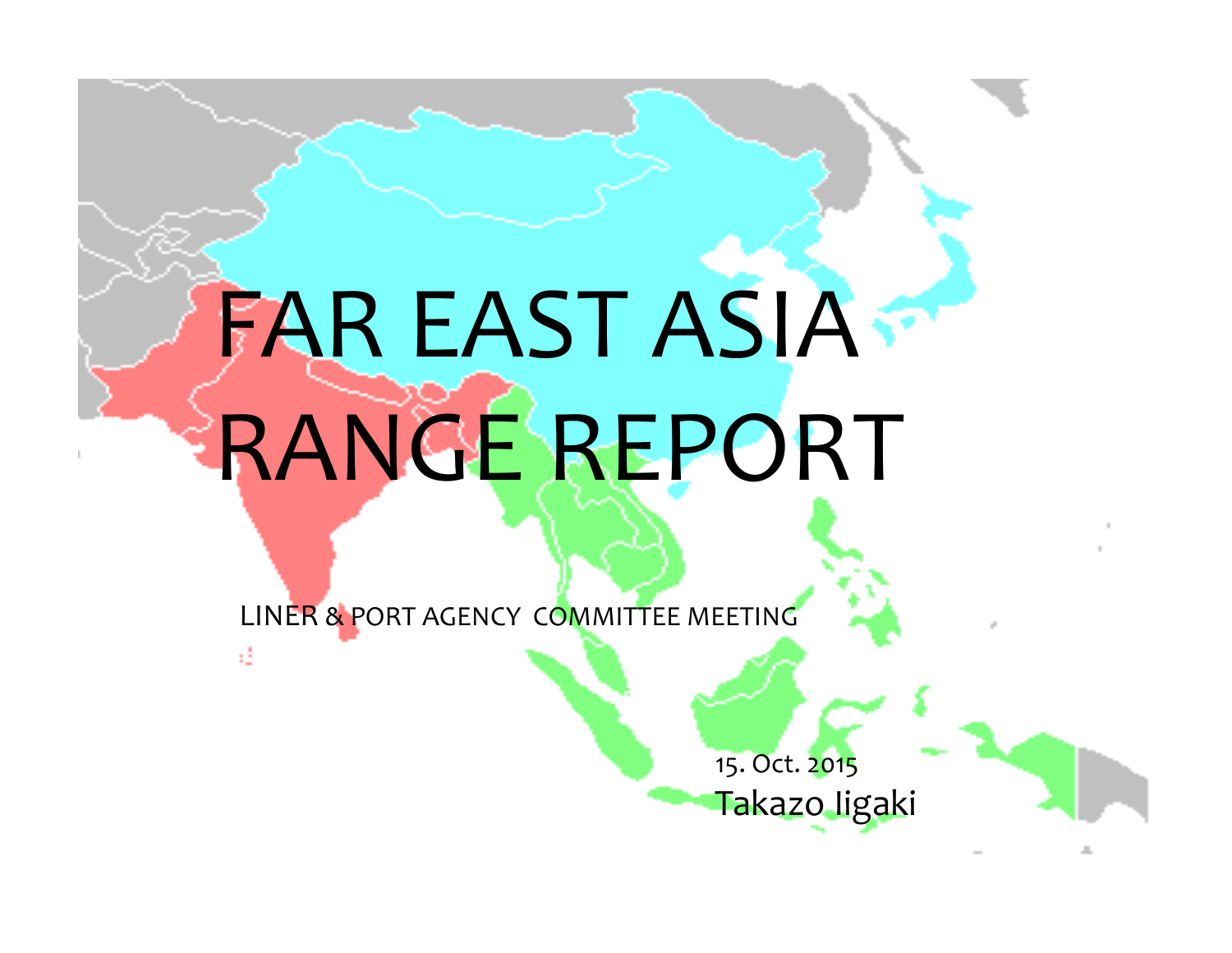## Asian Economic Growth in each countries

Economy growth in each countries (According to Asia Development Bank)

|  | Country    | 2012  | 2013  | 2014     | 2015  | 2016  |
|--|------------|-------|-------|----------|-------|-------|
|  | Japan      | 1.75% | 1.61% | $-0.06%$ | 1.04% | 1.10% |
|  | China      | 9.30% | 7.70% | 7.50%    | 7.00% | 6.80% |
|  | India      | 5.10% | 6.90% | 7.40%    | 7.80% | 8.20% |
|  | Korea      | 2.30% | 3.00% | 3.30%    | 3.50% | 3.70% |
|  | Indonesia  | 6.00% | 5.60% | 5.00%    | 5.50% | 6.00% |
|  | Thailand   | 6.50% | 2.90% | 0.70%    | 3.60% | 4.10% |
|  | Hongkong   | 1.70% | 2.90% | 2.30%    | 2.80% | 2.90% |
|  | Malaysia   | 5.60% | 4.70% | 6.00%    | 4.70% | 5.00% |
|  | Singapore  | 3.40% | 4.40% | 2.90%    | 3.00% | 3.40% |
|  | Philippine | 6.80% | 7.20% | 6.10%    | 6.40% | 6.30% |
|  | Vietnam    | 5.20% | 5.40% | 6.00%    | 6.10% | 6.20% |
|  | Taiwan     | 2.10% | 2.20% | 3.70%    | 3.70% | 3.60% |
|  | Myanmar    | 7.10% | 8.30% | 7.70%    | 8.30% | 8.20% |
|  | Cambodia   | 7.30% | 7.40% | 7.00%    | 7.30% | 7.50% |
|  |            |       |       |          |       |       |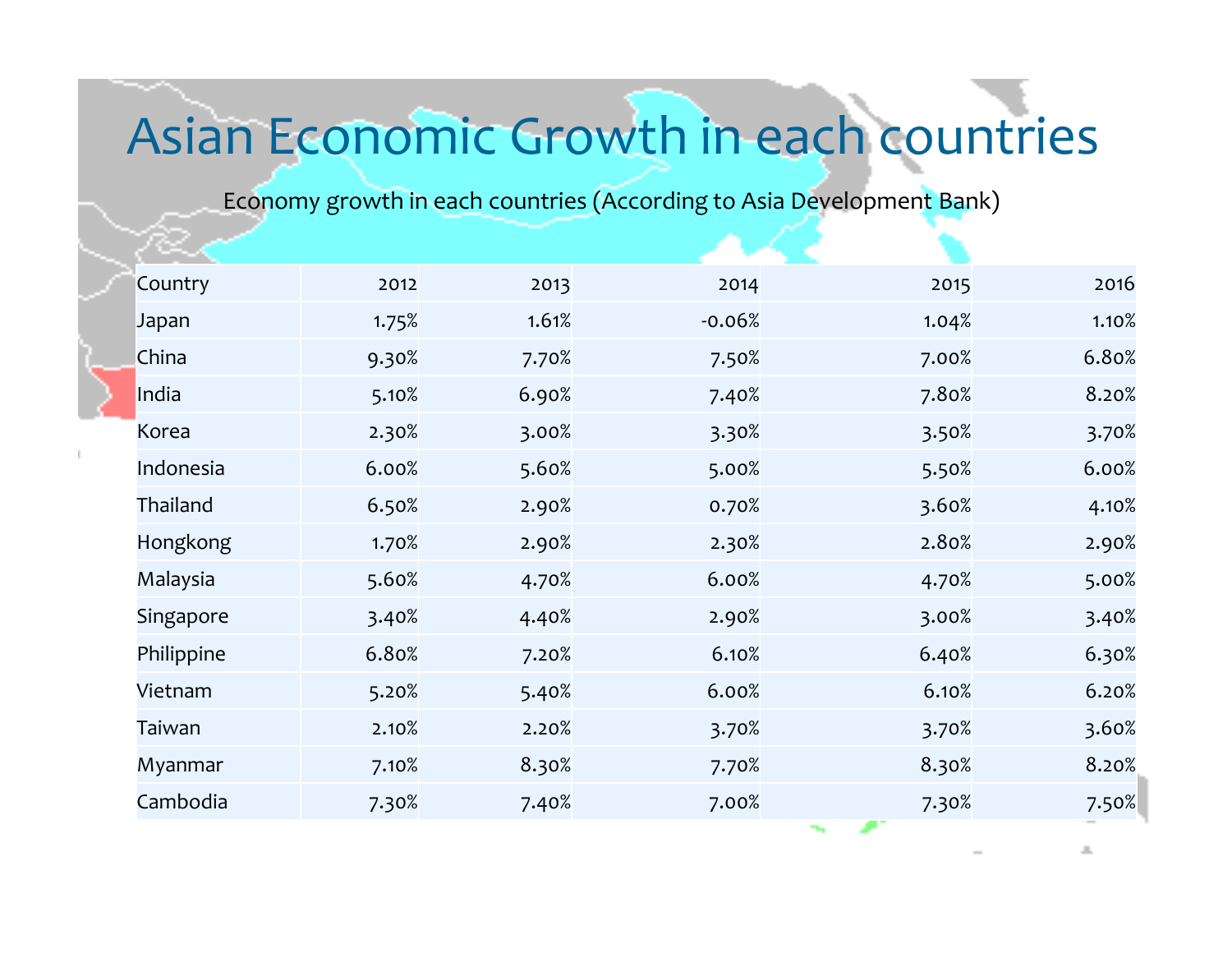# Movement of TEU on trunk trades to and from Asia

εž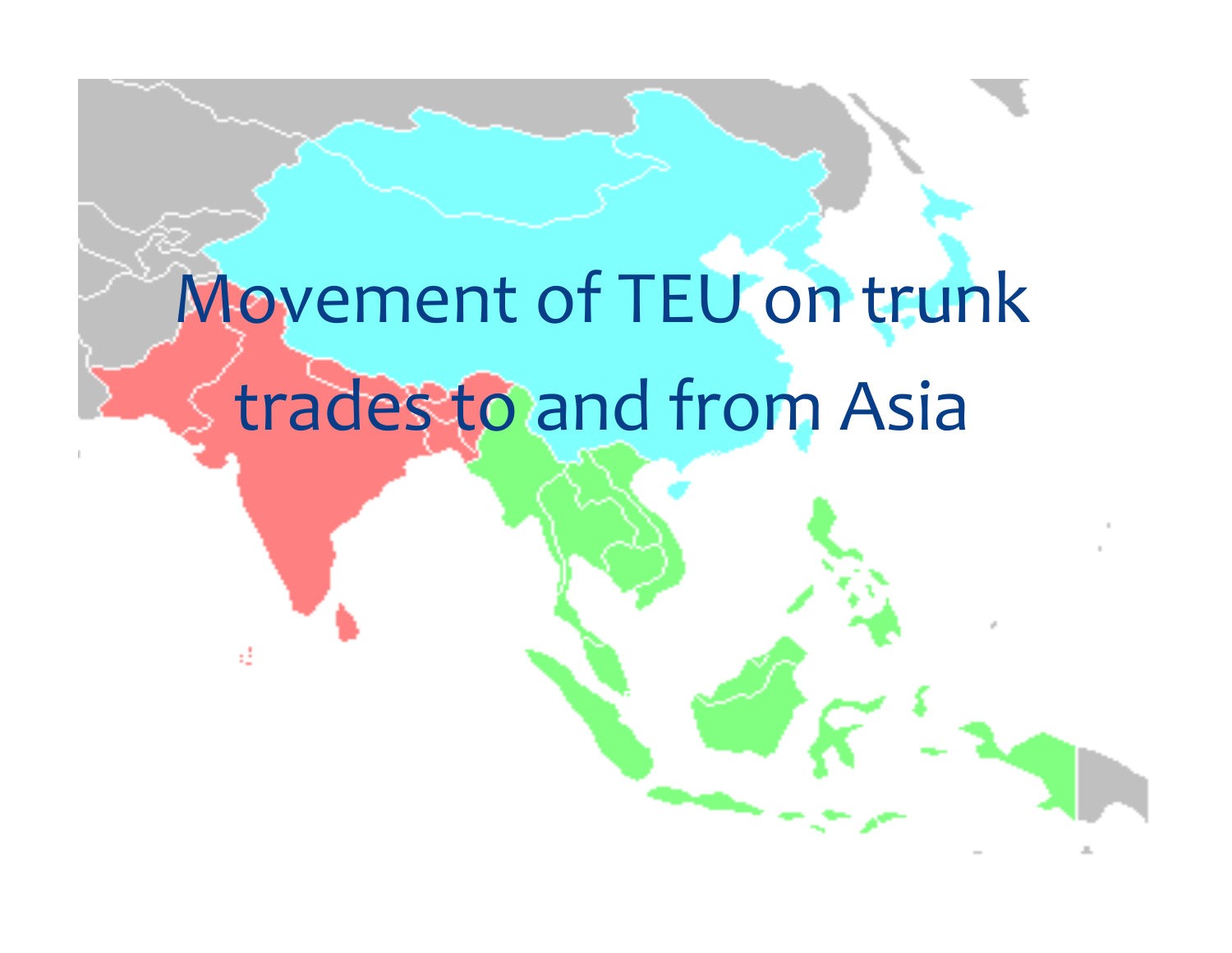|      | <b>From Asia to North</b><br>America | Growth<br>Ratio | <b>From North America to</b><br>Asia | Growth<br>Ratio |
|------|--------------------------------------|-----------------|--------------------------------------|-----------------|
| 2012 | 13,378,489                           |                 | 6,721,464                            |                 |
| 2013 | 13,838,147                           | 103.44%         | 6,868,887                            | 102.19%         |
| 2014 | 14,722,193                           | 106.39%         | 6,666,830                            | 97.06%          |
| 2015 | 15,079,798                           | 102.43%         | 6,387,298                            | 95.81%<br>ДL,   |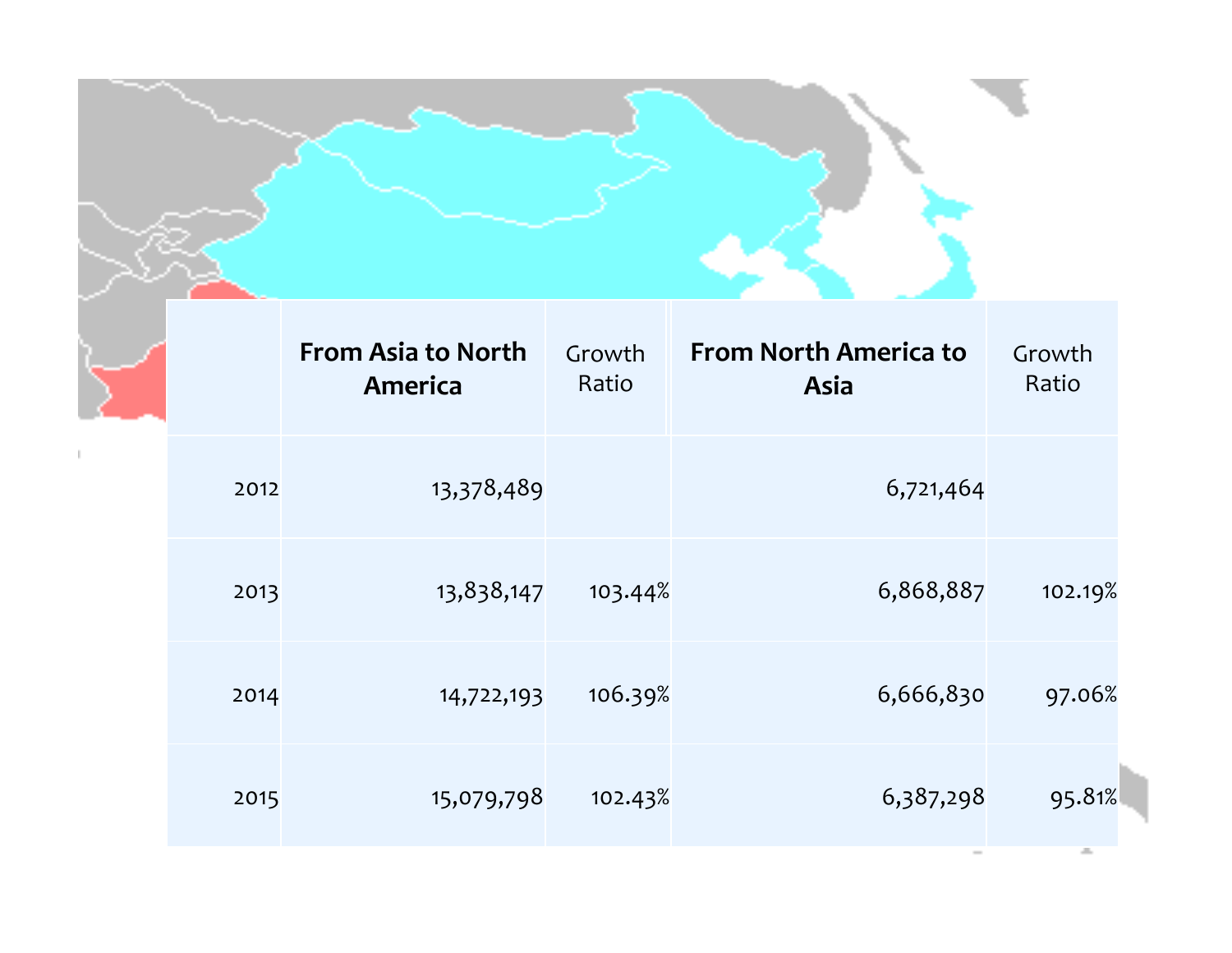|      | <b>From Asia to</b><br><b>Europe</b> | Growth<br>Ratio |         | From Europe to Asia | Growth<br>Ratio |
|------|--------------------------------------|-----------------|---------|---------------------|-----------------|
| 2012 | 13,519,800                           |                 |         | 6,411,700           |                 |
| 2013 | 14, 175, 987                         |                 | 104.85% | 6,807,719           | 106.18%         |
| 2014 | 15,396,122                           |                 | 108.61% | 6,952,259           | 102.12%         |
| 2015 | 14,786.883                           |                 | 96.04%  | 7,064,726           | 101.62%         |
|      |                                      |                 |         |                     | Æ,              |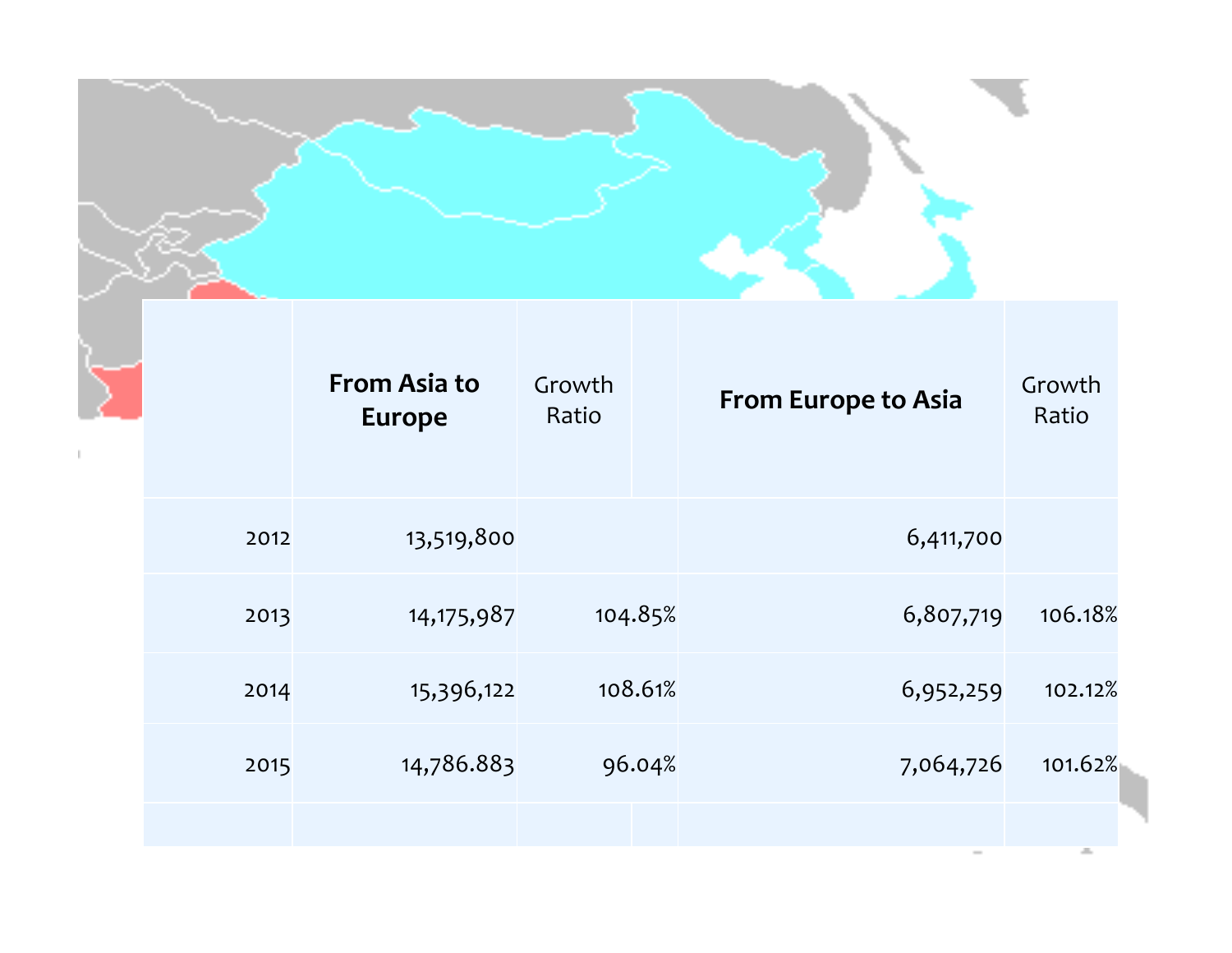#### MOVEMENT OF CONTAINER FOR 1ST SEMESTER 2015 (IADA Report)

| <b>ORIGINS</b>     | Japan     | Korea   | China    | <b>Hong Kong</b> | Taiwan  | <b>Philippines</b> | Cambodia        | <b>Vietnam</b> | <b>Thailand</b> | <b>Malaysia</b> | Singapore | Indonesia | Myanmar   | <b>TOTAL</b> | Growth<br>Ratio |
|--------------------|-----------|---------|----------|------------------|---------|--------------------|-----------------|----------------|-----------------|-----------------|-----------|-----------|-----------|--------------|-----------------|
| ∣Japan             |           | 80.825  | 321.098  | 74.943           | 123.954 | 25.023             | 3.289           | 51,272         | 96.235          | 48,111          | 24.864    | 52.867    | 2.133     | 904.614      | $-1.46%$        |
| Korea              | 107,581   |         | 201,707  | 46.474           | 42,354  | 37,686             | 3,065           | 100,555        | 38,936          | 47,565          | 22,863    | 53,979    | 6,550     | 709.315      | $-4.04%$        |
| China              | 507,314   | 299.878 | 111      | 63,113           | 115,315 | 184.786            | 19,379          | 243,374        | 287,655         | 277,434         | 162,755   | 286,059   | 49,613    | 2.496.786    | 4.69%           |
| Hongkong           | 50.423    | 19.560  | 28,692   |                  | 17.410  | 10,295             | 3,749           | 41,131         | 24,731          | 12.661          | 15.125    | 12,670    | 807       | 237,254      | $-10.74%$       |
| Taiwan             | 98,684    | 30,666  | 112,848  | 53,351           |         | 21,963             | 4,379           | 77,131         | 40,021          | 29,296          | 23,250    | 26,642    | 2,492     | 520,723      | $-4.80%$        |
| <b>Philippines</b> | 36,320    | 18,892  | 48,742   | 8.376            | 7,750   |                    | 120             | 6,385          | 8,867           | 5,544           | 4,424     | 4,169     | 227       | 149,816      | $-0.33%$        |
| Cambodia           | 1,255     | 1,041   | 3.922    | 994              | 468     | 98                 |                 | 254            | 156             | 1.464           | 1,548     | 113       | <b>70</b> | 11.383       | $-5.09%$        |
| Vietnam            | 61,664    | 76.409  | 154,097  | 34,653           | 47,669  | 14,125             | 589             |                | 28,722          | 30.488          | 12,691    | 18,415    | 8,361     | 487,883      | 3.62%           |
| Thailand           | 104,457   | 45.907  | 184.794  | 51.842           | 37.859  | 28,030             | 2.191           | 66,997         |                 | 32,948          | 23,653    | 43.759    | 9.126     | 631.563      | 2.49%           |
| <b>Malaysia</b>    | 44,340    | 41.363  | 170,552  | 25,382           | 18,470  | 19,865             | 3,689           | 36,996         | 17,947          |                 | 3,251     | 40.668    | 6.002     | 428,525      | 8.30%           |
| <b>Singapore</b>   | 18,433    | 22,455  | 131,265  | 24,525           | 21,276  | 18,113             | 5,305           | 29,135         | 22,859          | 15,035          |           | 41.782    | 4,143     | 354,326      | 10.12%          |
| Indonesia          | 69.058    | 43.330  | 115,787  | 1,316            | 23,341  | 28.631             | 2.072           | 24,226         | 20.271          | 28.462          | 10,217    |           | 2.092     | 378.803      | 8.89%           |
| Myanmar            | 2.425     | 2,889   | 3,393    | 153              | 476     | 174                | 53 <sub>1</sub> | 1.910          | 658             | 2.276           | 377       | 1.146     |           | 15.930       | $-1.39%$        |
| <b>TOTAL</b>       | 1.101.954 | 683.215 | .477.008 | 395.122          | 456,342 | 388.789            | 47.880          | 679.366        | 587.058         | 531 284         | 305.018   | 582.269   | 91.616    | 7.326,921    |                 |

### MOVEMENT OF CONTAINER FOR 1ST SEMESTER 2014 Unit: The Unit: The Unit: Tele Unit: Tele Unit: Tel

| <b>ORIGINS</b> | Japan     | Korea   | China    | <b>Hong Kong</b> | Taiwan  | <b>Philippines</b> | Cambodia   | Vietnam | Thailand | Malaysia    | Singapore       | Indonesia | Myanmar | TOTAL     |
|----------------|-----------|---------|----------|------------------|---------|--------------------|------------|---------|----------|-------------|-----------------|-----------|---------|-----------|
| Japan          | ΩL        | 83,878  | 332.509  | 78.564           | 132,590 | 27.776             | 3.066      | 42,358  | 93,852   | 45,319      | 24.804          | 51.398    | 1.891   | 918,005   |
| Korea          | 101.983   |         | 232.031  | 46.123           | 47.789  | 31.209             | 4,210      | 81.895  | 44.130   | 54,329      | 24,254          | 65.627    | 5.568   | 739,148   |
| China          | 530,287   | 302,563 | 878      | 65,550           | 117,292 | 195,059            | 17,043     | 192,151 | 254,652  | 241,339     | 149,524         | 283,485   | 35,134  | 2,384,957 |
| Hongkong       | 60,310    | 27,512  | 37,348   |                  | 22,900  | 11.248             | 4.199      | 40.727  | 21.232   | 12,066      | 16.233          | 11,537    | 495     | 265,807   |
| Taiwan         | 104.906   | 34.223  | 122.158  | 56.267           |         | 24.897             | 5,530      | 72.306  | 42.041   | 30.037      | 23.824          | 28.763    | 2.030   | 546.982   |
| Philippines    | 35,109    | 21,517  | 50,516   | 7,288            | 7,182   |                    | 179        | 5,991   | 5,342    | 5,997       | 4,780           | 6,258     | 156     | 150,315   |
| Cambodia       | 1.111     | 910     | 4,376    | 1.676            | 197     | 63                 |            | 276     | 118      | 1,411       | 1.761           | 58        | 38      | 11,995    |
| Vietnam        | 58,614    | 84,156  | 138,218  | 38,473           | 44.651  | 17.243             | <b>580</b> |         | 28,096   | 25,772      | 13.603          | 15,739    | 5.676   | 470,821   |
| Thailand       | 108,115   | 44,120  | 171.002  | 52,983           | 42,255  | 25,891             | .772       | 59,944  |          | 27,104      | 21,287          | 54,254    | 7,472   | 616,199   |
| Malaysia       | 42,545    | 46.852  | 155,245  | 23,847           | 17.512  | 18,251             | 4,323      | 27.557  | 16,019   | 12          | 3,296           | 36,915    | 3,303   | 395,677   |
| Singapore      | 19,684    | 25,276  | 114,313  | 23,641           | 21.182  | 17.235             | 2,352      | 24,913  | 20,019   | 13,317      | 17 <sub>1</sub> | 37.343    | 2,471   | 321,763   |
| Indonesia      | 63,007    | 42,079  | 110,581  | 8,419            | 23,953  | 25,962             | 1,847      | 21,652  | 15,031   | 24,040      | 9,834           |           | 1,484   | 347,889   |
| Myanmar        | 1,813     | 3.122   | 3,037    | 184              | 1.456   | 160                |            | 3.404   | 417      | 1.416<br>-- | 304             | 834       | 0       | 16,156    |
| <b>TOTAL</b>   | 1.127.484 | 716,208 | ,472,212 | 403,015          | 478,959 | 394.994            | 45.110     | 573.174 | 540.949  | 482.159     | 293.521         | 592.211   | 65.718  | 7.185.714 |